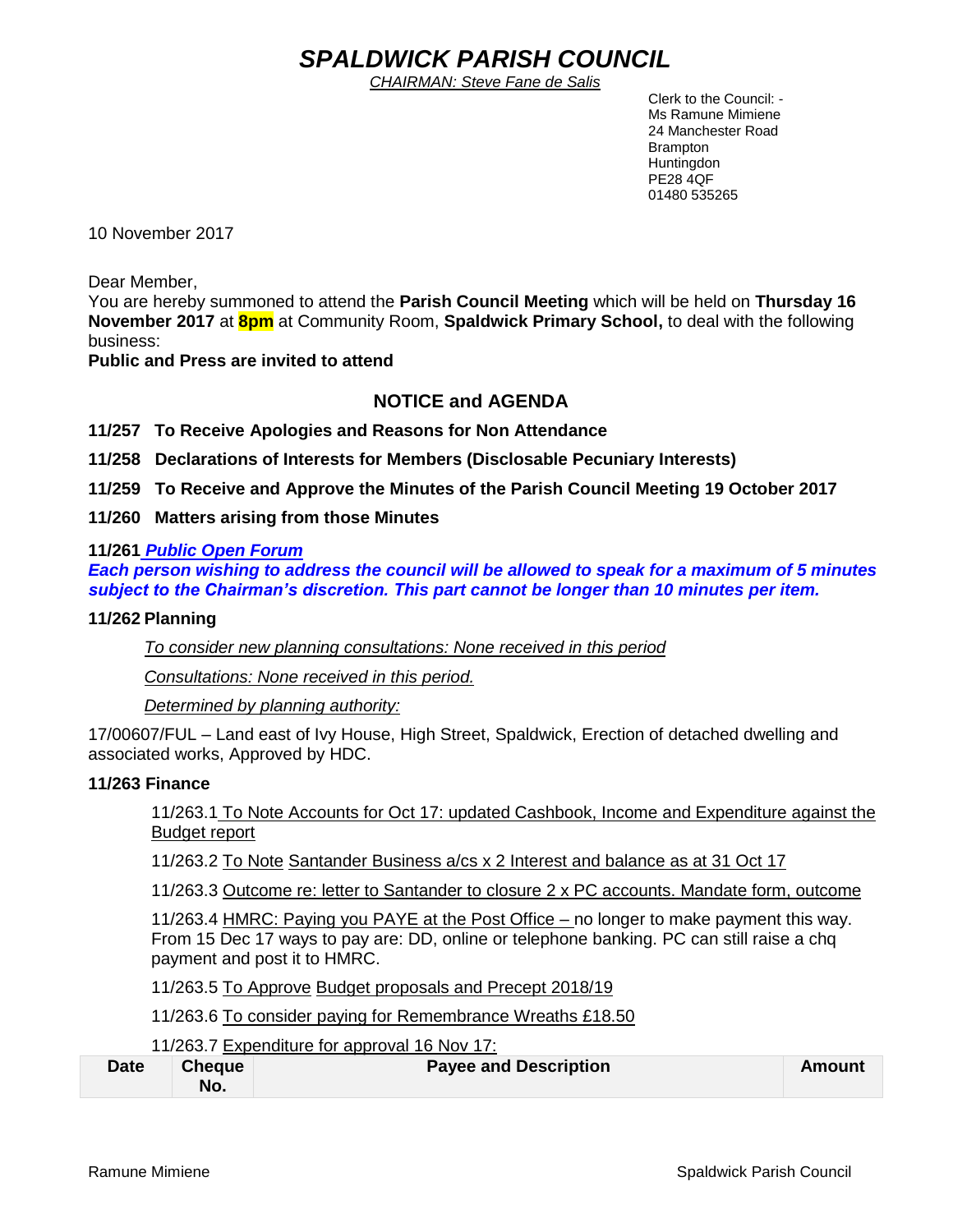| 16 Nov 17 | 733 | R Mimiene, Clerk wages Nov 17                                                 | £161.92 |
|-----------|-----|-------------------------------------------------------------------------------|---------|
| 16 Nov 17 | 734 | HMRC: tax deductions from Clerk's Oct 17 wages, payable to Post Office<br>Ltd | £40.40  |
| 16 Nov 17 | 735 | R Mimiene, Expenses on running cost of PC Nov 17                              | £11.19  |
| 16 Nov 17 | 736 | The George Public House, S137                                                 | £50.00  |
|           |     | Total expenditure Nov 17                                                      | £263.51 |

## **11/264 Woolley Hill Wind Farm Community Fund and Vacancy caused by resignation, outcome**

## **11/265 Update regarding signage on A14 for no HGV's at Spaldwick Service Area**

**11/266 Update regarding the mobile post office,** Cllr S Jackson-Rimmer

#### **11/267 Assets – Provision/Maintenance**

11/267.1 Grass cutting map 2016: issues raised by resident of 56 Stow Road, outcome, Cllr S Fane de Salis

11/267.2 Play Area hedge cutting, future plan

11/267.3 Other Overgrown hedges:

11/267.3.1 Outcome re: overgrown hedge at 1 Thrapston Road)

11/267.3.2 Vegetation at the rear of the property at 36 Ferriman Road – to consider adding to grass cutting map for the next season, update after the inspection by Cllrs I Harriman and S Fane de Salis

11/267.3.3 Overgrown hedges at Long Lane obstructing the path reported on 9 Aug 17, outcome

11/267.4 Monthly Ferriman Road Play Area's Inspection – Sep and Oct 17

11/267.5 War Memorial, further update by Cllr G Smith

#### **11/268 Highways, footpaths, byways, gritting bin, trees, etc**

11/268.1 Horses in Bury Close, Spaldwick – wooden kissing gate, outcome

**11/269 To discuss the state of Village Sign,** update by Cllr R Johnson

**11/270 To discuss the ownership of the Community Room and the running cost** 

**11/271 Community Highways Volunteering Scheme and Community Flood Group,** update from Cllr Harriman

**11/272 Good Neighbours Scheme for Spaldwick,** Cllr M Robinson

**11/273 To further discuss the Defibrillator for Spaldwick**

**11/274 Village Hall** 

**11/275 To consider linking PC website with Facebook page,** Cllr S Jackson-Rimmer

**11/276 Correspondence**

#### **EXCLUSION OF THE PUBLIC AND PRESS**

**That in view of the confidential nature of the business about to be transacted, it is advisable in the public interest that the public and press be excluded, and they are instructed to withdraw, Public Bodies (Admission to Meetings) Act 1960.**

**11/277 Clerk's contract. Annual increment for 2017/18**

#### **11/278 Councillors' questions**

*Please, note that no decisions can lawfully be made under this item. Business must be specified therefore the Council cannot lawfully raise matters for decision*.